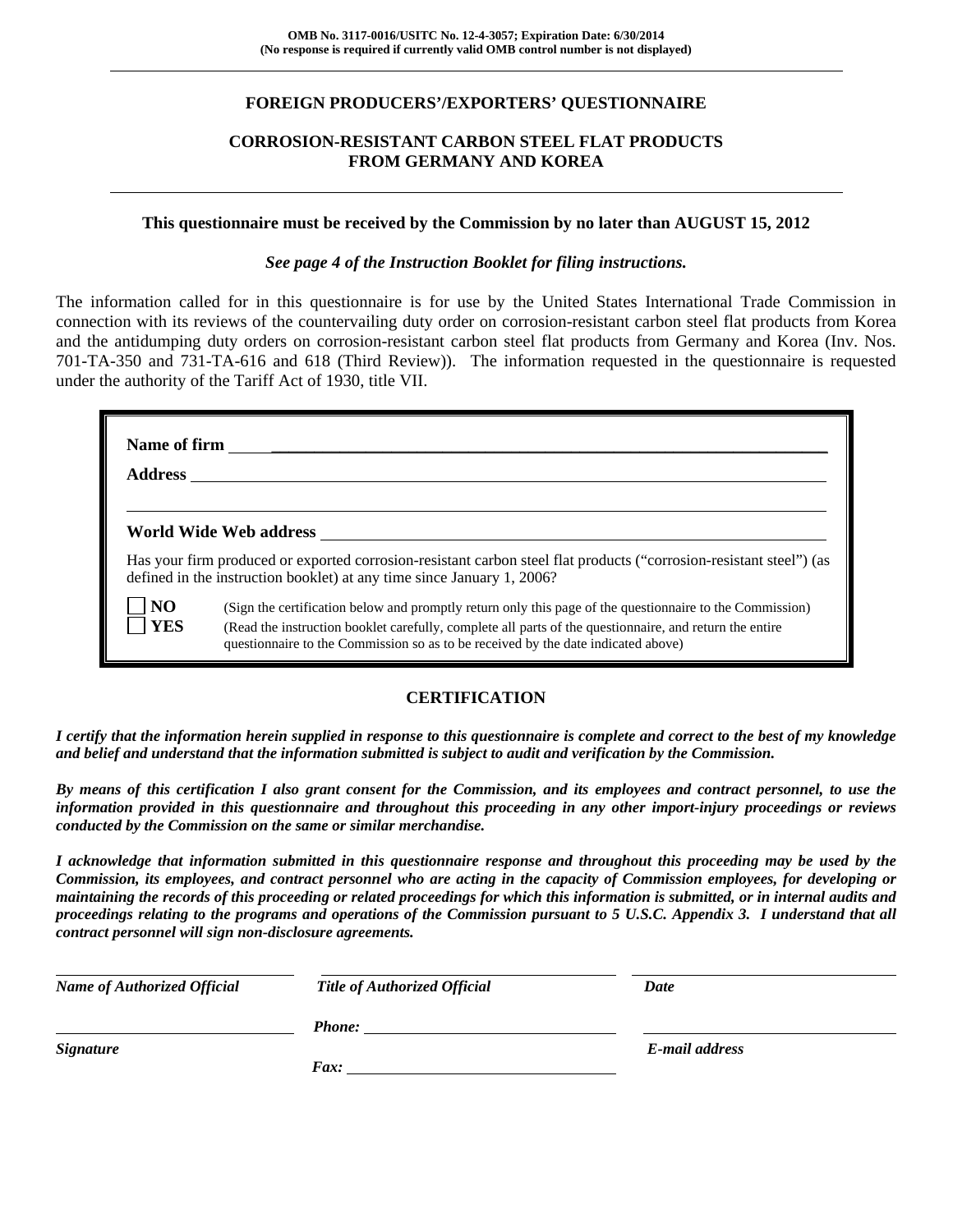# **PART I.--GENERAL INFORMATION**

l

The questions in this questionnaire have been reviewed with market participants to ensure that issues of concern are adequately addressed and that data requests are sufficient, meaningful, and as limited as possible. Public reporting burden for this questionnaire is estimated to average 30 hours per response, including the time for reviewing instructions, searching existing data sources, gathering the data needed, and completing and reviewing the questionnaire. Send comments regarding the accuracy of this burden estimate or any other aspect of this collection of information, including suggestions for reducing the burden, to the Office of Investigations, U.S. International Trade Commission, 500 E Street, SW, Washington, DC 20436.

I-1a. **OMB statistics.--**Please report below the actual number of hours required and the cost to your firm of preparing the reply to this questionnaire and completing the form.

hours dollars

- I-1b. **OMB feedback.--**We are interested in any comments you may have for improving this questionnaire in general or the clarity of specific questions. Please attach such comments to your response or send them to the above address.
- I-2. **Establishments covered.--**Provide the name and address of establishment(s) covered by this questionnaire (see page 3 of the instruction booklet for reporting guidelines). If your firm is publicly traded, please specify the stock exchange and trading symbol.

I-3. **U.S. importers.--**Please provide the names, contacts, e-mail addresses, and telephone numbers of the **FIVE** largest U.S. importers of your firm's corrosion-resistant steel since 2006.

| No.          | Importer's name | <b>Contact person</b> | <b>E-mail address</b> | Area<br>code and<br>telephone<br>number | Share of<br>your 2011<br>exports<br>$(\%)$ |
|--------------|-----------------|-----------------------|-----------------------|-----------------------------------------|--------------------------------------------|
| 1            |                 |                       |                       |                                         |                                            |
| $\mathbf{2}$ |                 |                       |                       |                                         |                                            |
| 3            |                 |                       |                       |                                         |                                            |
| 4            |                 |                       |                       |                                         |                                            |
| 5            |                 |                       |                       |                                         |                                            |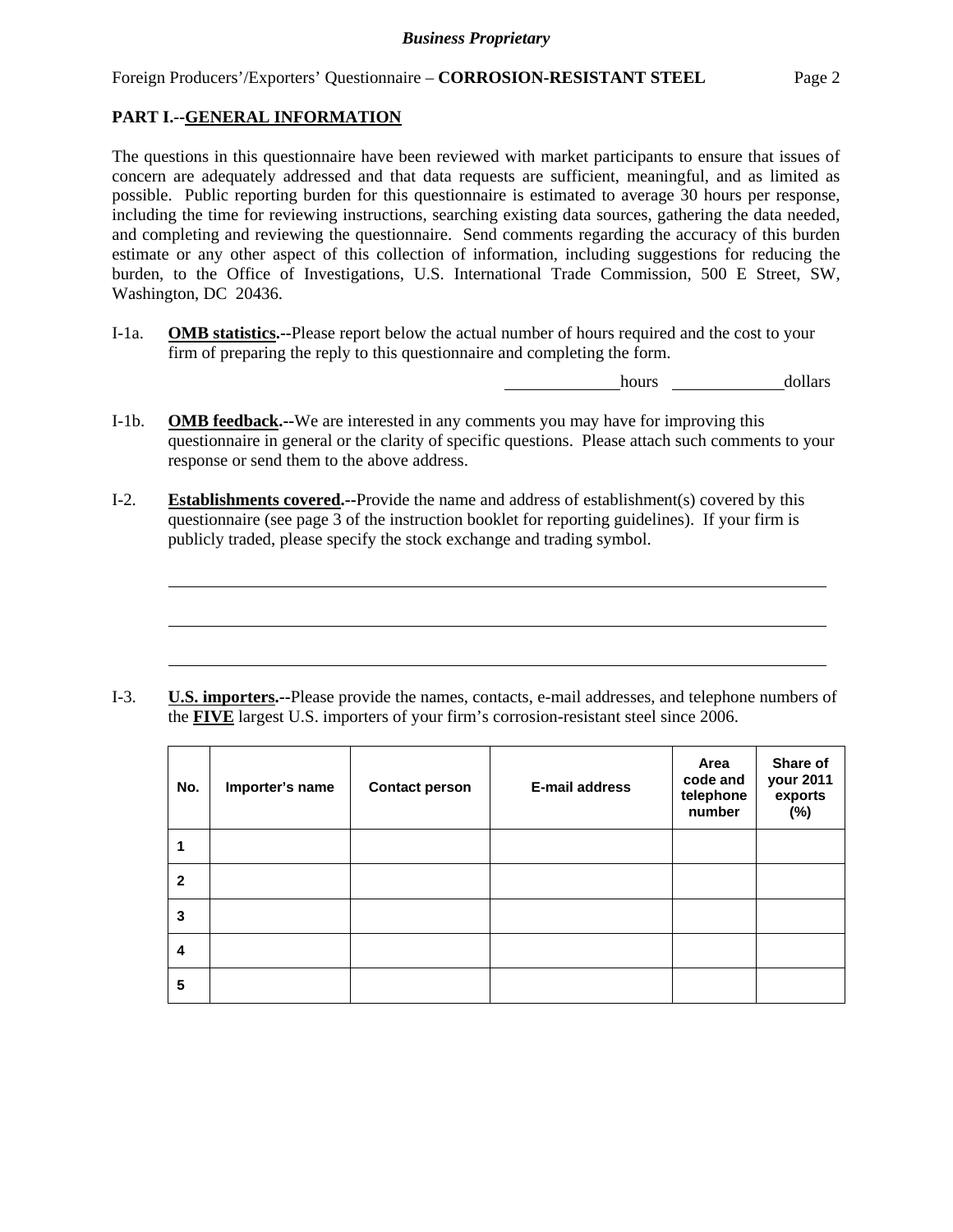Foreign Producers'/Exporters' Questionnaire – **CORROSION-RESISTANT STEEL** Page 3

## **PART I.--GENERAL INFORMATION**

- I-4. **U.S. production.--**Does your firm or any related firm produce, have the capability to produce, or have any plans to produce corrosion-resistant steel in the United States or other countries?
	-

 $\Box$  No  $\Box$  Yes--Please name the firm(s), country(ies), and nature of affiliation below and, if U.S. producer(s), ensure that they complete the Commission's producer questionnaire (contact Mary Messer mary.messer@usitc.gov) for copies of that questionnaire).

| Firm name | Country | <b>Nature of affiliation</b> |
|-----------|---------|------------------------------|
|           |         |                              |
|           |         |                              |
|           |         |                              |
|           |         |                              |
|           |         |                              |

- I-5. **U.S. importation.--**Does your firm or any related firm import or have any plans to import corrosion-resistant steel into the United States?
	-

l

 $\Box$  No  $\Box$  Yes--Please name the firm(s) and nature of affiliation below and ensure that they complete the Commission's importer questionnaire (contact Mary Messer (mary.messer@usitc.gov) for copies of that questionnaire).

| Firm name | <b>Nature of affiliation</b> |
|-----------|------------------------------|
|           |                              |
|           |                              |
|           |                              |
|           |                              |
|           |                              |

I-6. **Business plan.--**In Parts II and III of this questionnaire we request a copy of your company's business plan. Does your company or any related firm have a business plan or any internal documents that describe, discuss, or analyze expected future market conditions for corrosionresistant steel?

No Ses-Please provide the requested documents. If you are not providing the requested documents, please explain why not.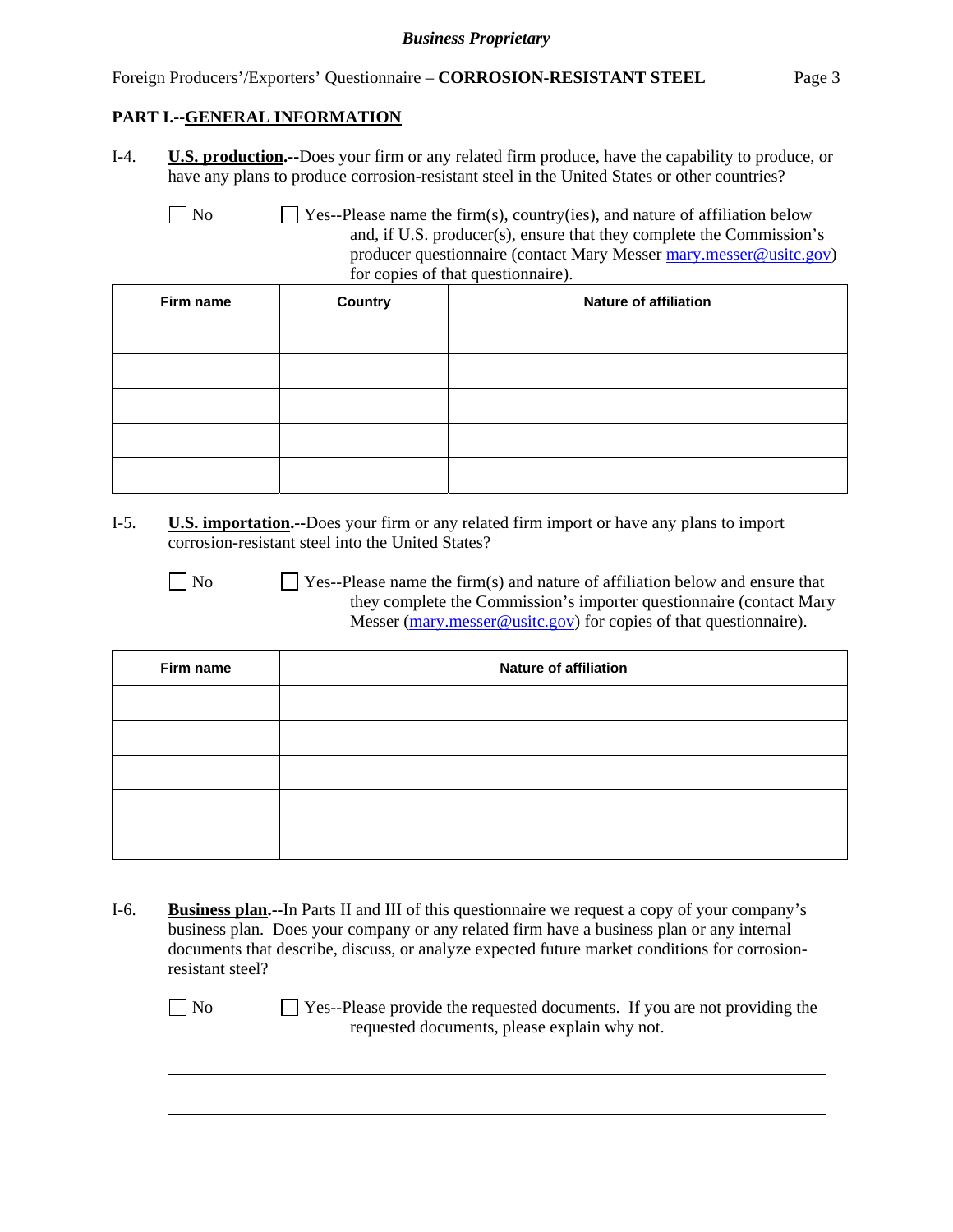Foreign Producers'/Exporters' Questionnaire – **CORROSION-RESISTANT STEEL** Page 4

## **PART II.--TRADE AND RELATED INFORMATION**

Further information on this part of the questionnaire can be obtained from Mary Messer (202-205-3193, mary.messer@usitc.gov). **Supply all data requested on a calendar-year basis, unless specified otherwise**.

II-1. **Contact information.**--Please identify the responsible individual and the manner by which Commission staff may contact that individual regarding the confidential information submitted in part II.

| Name      |  |
|-----------|--|
| Title     |  |
| Email     |  |
| Telephone |  |
| Fax       |  |
|           |  |

II-2. **Changes in operations.--**Please indicate whether your firm has experienced any of the following changes in relation to the production of corrosion-resistant steel since January 1, 2006.

| (check as many as appropriate) |                                                   | (please supply details as to the time, nature, and<br>significance of any such changes) |
|--------------------------------|---------------------------------------------------|-----------------------------------------------------------------------------------------|
|                                |                                                   |                                                                                         |
|                                |                                                   |                                                                                         |
|                                |                                                   |                                                                                         |
|                                |                                                   |                                                                                         |
|                                |                                                   |                                                                                         |
|                                |                                                   |                                                                                         |
|                                | prolonged shutdowns or<br>production curtailments | <u> 1980 - Johann Stoff, amerikansk politiker (d. 1980)</u>                             |
|                                |                                                   |                                                                                         |
|                                |                                                   |                                                                                         |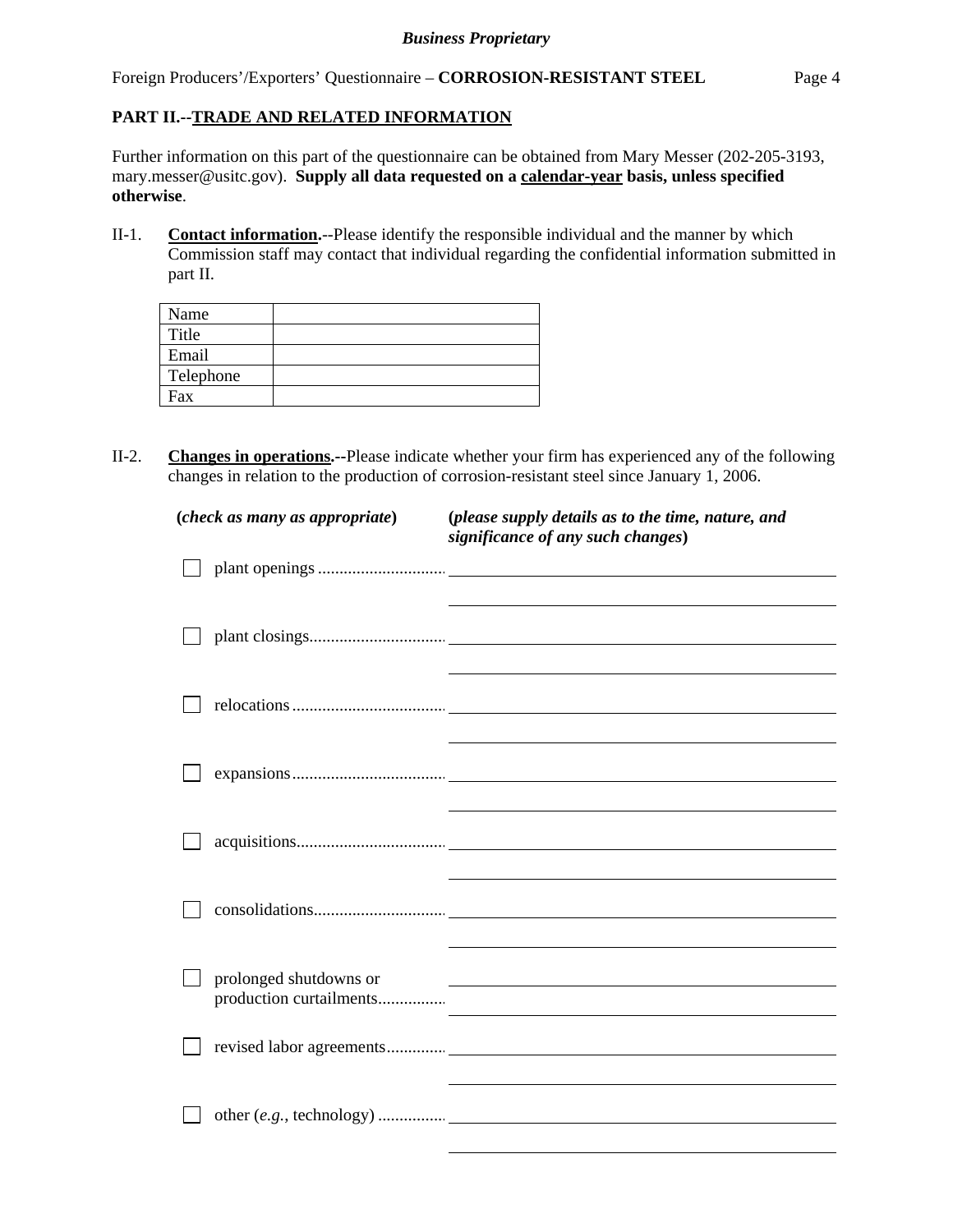#### Foreign Producers'/Exporters' Questionnaire – **CORROSION-RESISTANT STEEL** Page 5

### **PART II.--TRADE AND RELATED INFORMATION**

II-3. **Anticipated changes in operations.--**Does your firm anticipate any changes in the character of your operations or organization (as noted above) relating to the production of corrosion-resistant steel in the future?

 No Yes–Supply details as to the time, nature, and significance of such changes and provide underlying assumptions, *along with relevant portions of business plans or other supporting documentation that address this issue*. Include in your response a specific projection of your firm's capacity to produce corrosion-resistant steel (in short tons) for **2012, 2013, and 2014**.

| Anticipated<br>change | <b>Facility name and location</b> | Anticipated<br>date of<br>completion | Capacity to be<br>added ("+") or<br>reduced ("-")<br>(Quantity in<br>short tons) | Reason(s) for anticipated change |
|-----------------------|-----------------------------------|--------------------------------------|----------------------------------------------------------------------------------|----------------------------------|
|                       |                                   |                                      |                                                                                  |                                  |
|                       |                                   |                                      |                                                                                  |                                  |
|                       |                                   |                                      |                                                                                  |                                  |
|                       |                                   |                                      |                                                                                  |                                  |
|                       |                                   |                                      |                                                                                  |                                  |
|                       |                                   |                                      |                                                                                  |                                  |
|                       |                                   |                                      |                                                                                  |                                  |
|                       |                                   |                                      |                                                                                  |                                  |
|                       |                                   |                                      |                                                                                  |                                  |
|                       |                                   |                                      |                                                                                  |                                  |
|                       |                                   |                                      |                                                                                  |                                  |
|                       |                                   |                                      |                                                                                  |                                  |
|                       |                                   |                                      |                                                                                  |                                  |
|                       |                                   |                                      |                                                                                  |                                  |
|                       |                                   |                                      |                                                                                  |                                  |
|                       |                                   |                                      |                                                                                  |                                  |
|                       |                                   |                                      |                                                                                  |                                  |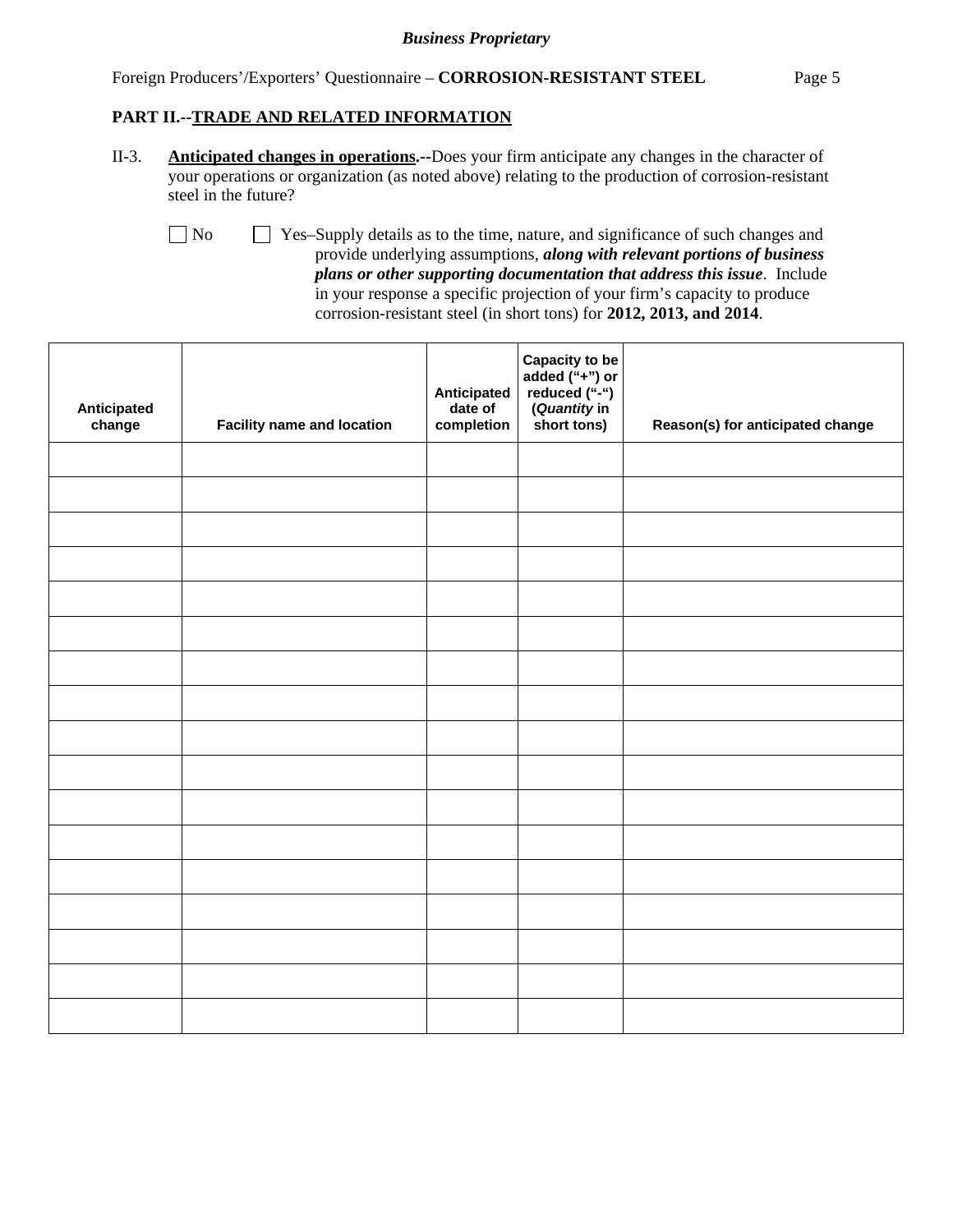II-4. **Anticipated changes in operations in the event the orders are revoked.--**Would your firm anticipate any changes in the character of your operations or organization (as noted above) relating to the production of corrosion-resistant steel in the future if the countervailing duty order on corrosion-resistant steel from Korea and the antidumping duty orders on corrosion-resistant steel from Germany and Korea were to be revoked?

No Yes–Supply details as to the time, nature, and significance of such changes and provide underlying assumptions, *along with relevant portions of business plans or other supporting documentation that address this issue***.** Include in your response a specific projection of your firm's capacity to produce corrosion-resistant steel (in short tons) for **2012, 2013, and 2014.**

| Anticipated<br>change | <b>Facility name and location</b> | Anticipated<br>date of<br>completion | Capacity to be<br>added ("+") or<br>reduced ("-")<br>(Quantity in<br>short tons) | Reason(s) for anticipated change |
|-----------------------|-----------------------------------|--------------------------------------|----------------------------------------------------------------------------------|----------------------------------|
|                       |                                   |                                      |                                                                                  |                                  |
|                       |                                   |                                      |                                                                                  |                                  |
|                       |                                   |                                      |                                                                                  |                                  |
|                       |                                   |                                      |                                                                                  |                                  |
|                       |                                   |                                      |                                                                                  |                                  |
|                       |                                   |                                      |                                                                                  |                                  |
|                       |                                   |                                      |                                                                                  |                                  |
|                       |                                   |                                      |                                                                                  |                                  |
|                       |                                   |                                      |                                                                                  |                                  |
|                       |                                   |                                      |                                                                                  |                                  |
|                       |                                   |                                      |                                                                                  |                                  |
|                       |                                   |                                      |                                                                                  |                                  |
|                       |                                   |                                      |                                                                                  |                                  |
|                       |                                   |                                      |                                                                                  |                                  |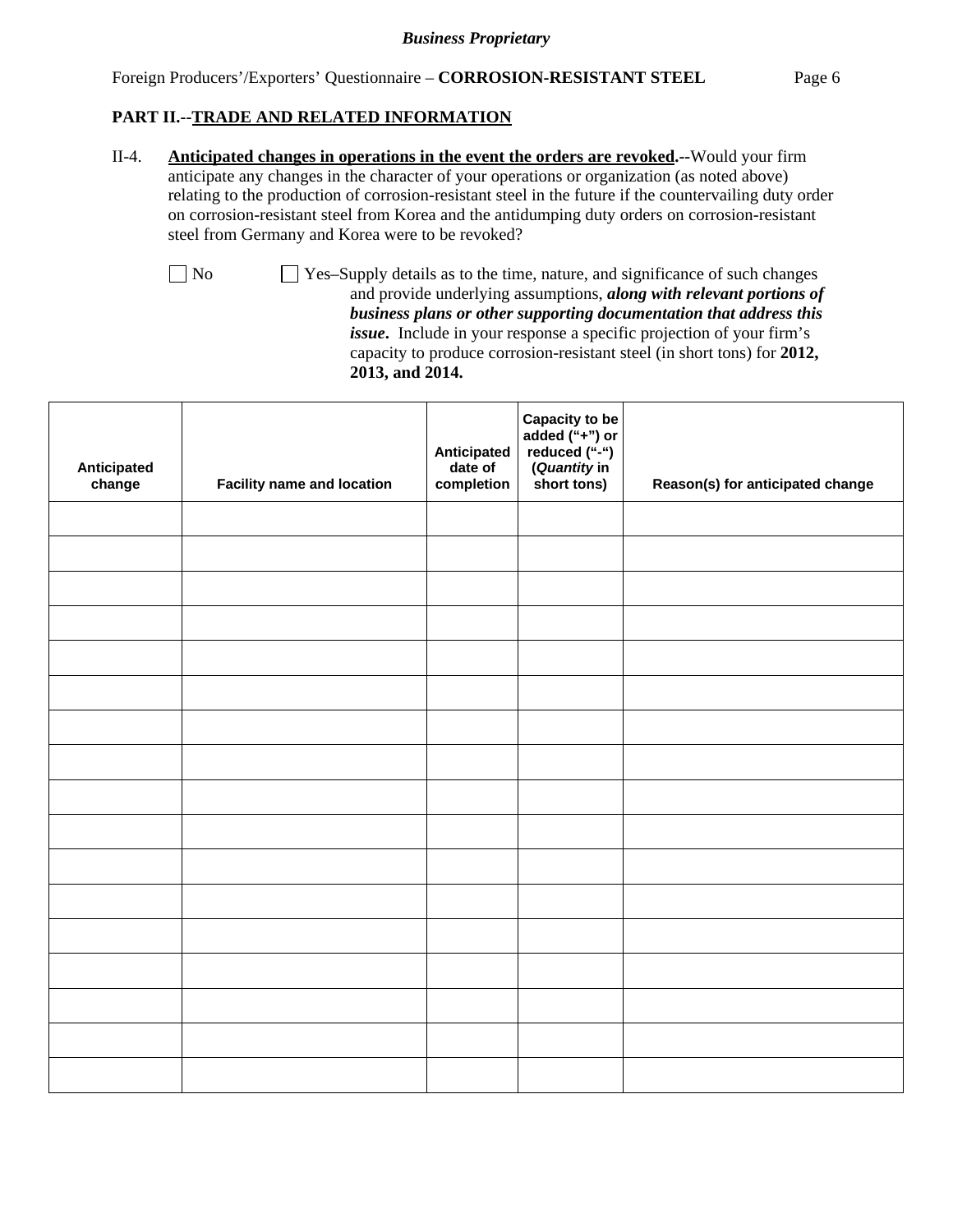#### Foreign Producers'/Exporters' Questionnaire – **CORROSION-RESISTANT STEEL** Page 7

### **PART II.--TRADE AND RELATED INFORMATION**

- II-5. **Same equipment, machinery, and workers.--**Has your firm since 2006 produced, or does your firm anticipate producing in the future, other products on the same equipment and machinery used in the production of corrosion-resistant steel?
	- $\Box$  No—Complete lines 1-5 and 9  $\Box$  Yes--List the following information and report your in the tabulation below. firm's combined production capacity and firm's combined production capacity and production of these products and corrosion resistant steel in the periods indicated**.**

| <b>Product</b>            | <b>Period</b> | Basis for allocation of capacity data |
|---------------------------|---------------|---------------------------------------|
| Corrosion-resistant steel |               |                                       |
|                           |               |                                       |
|                           |               |                                       |

| (Quantity in short tons)                                                                                                                                                                                                                                                                                                          |                 |      |      |      |      |      |              |      |
|-----------------------------------------------------------------------------------------------------------------------------------------------------------------------------------------------------------------------------------------------------------------------------------------------------------------------------------|-----------------|------|------|------|------|------|--------------|------|
|                                                                                                                                                                                                                                                                                                                                   | Calendar year-- |      |      |      |      |      | January-June |      |
| <b>Item</b>                                                                                                                                                                                                                                                                                                                       | 2006            | 2007 | 2008 | 2009 | 2010 | 2011 | 2011         | 2012 |
| <b>Overall plant capacity</b>                                                                                                                                                                                                                                                                                                     |                 |      |      |      |      |      |              |      |
| Production of subject corrosion-<br>resistant steel:<br>Subject electrolytic galvanized<br>corrosion-resistant steel <sup>1</sup>                                                                                                                                                                                                 |                 |      |      |      |      |      |              |      |
| Subject hot-dip galvanize<br>corrosion resistant steel<br>(including galvannealed)                                                                                                                                                                                                                                                |                 |      |      |      |      |      |              |      |
| Other subject corrosion-resistant<br>steel (e.g., aluminized, zinc<br>aluminum, electrolytic coatings<br>other than zinc) (specify                                                                                                                                                                                                |                 |      |      |      |      |      |              |      |
| Subtotal, production of<br>subject corrosion-resistant<br>steel (see footnote 2)                                                                                                                                                                                                                                                  |                 |      |      |      |      |      |              |      |
| <b>Production of nonsubject</b><br>corrosion-resistant steel:<br>Specifically excluded corrosion-<br>resistant steel (see Instruction<br>Booklet)                                                                                                                                                                                 |                 |      |      |      |      |      |              |      |
| Other nonsubject alloy and<br>stainless steel corrosion-resistant<br>steel (specify                                                                                                                                                                                                                                               |                 |      |      |      |      |      |              |      |
| Subtotal, production of<br>nonsubject corrosion-<br>resistant steel                                                                                                                                                                                                                                                               |                 |      |      |      |      |      |              |      |
| Total, production of corrosion-<br>resistant steel                                                                                                                                                                                                                                                                                |                 |      |      |      |      |      |              |      |
| Please indicate for all time periods requested your firm's production quantity of subject electrolytic galvanized corrosion-resistant steel<br>coated with an organic Granocoat ZE coating.<br>Data reported for production of subject corrosion-resistant steel should equal production data reported in response to item II-14. |                 |      |      |      |      |      |              |      |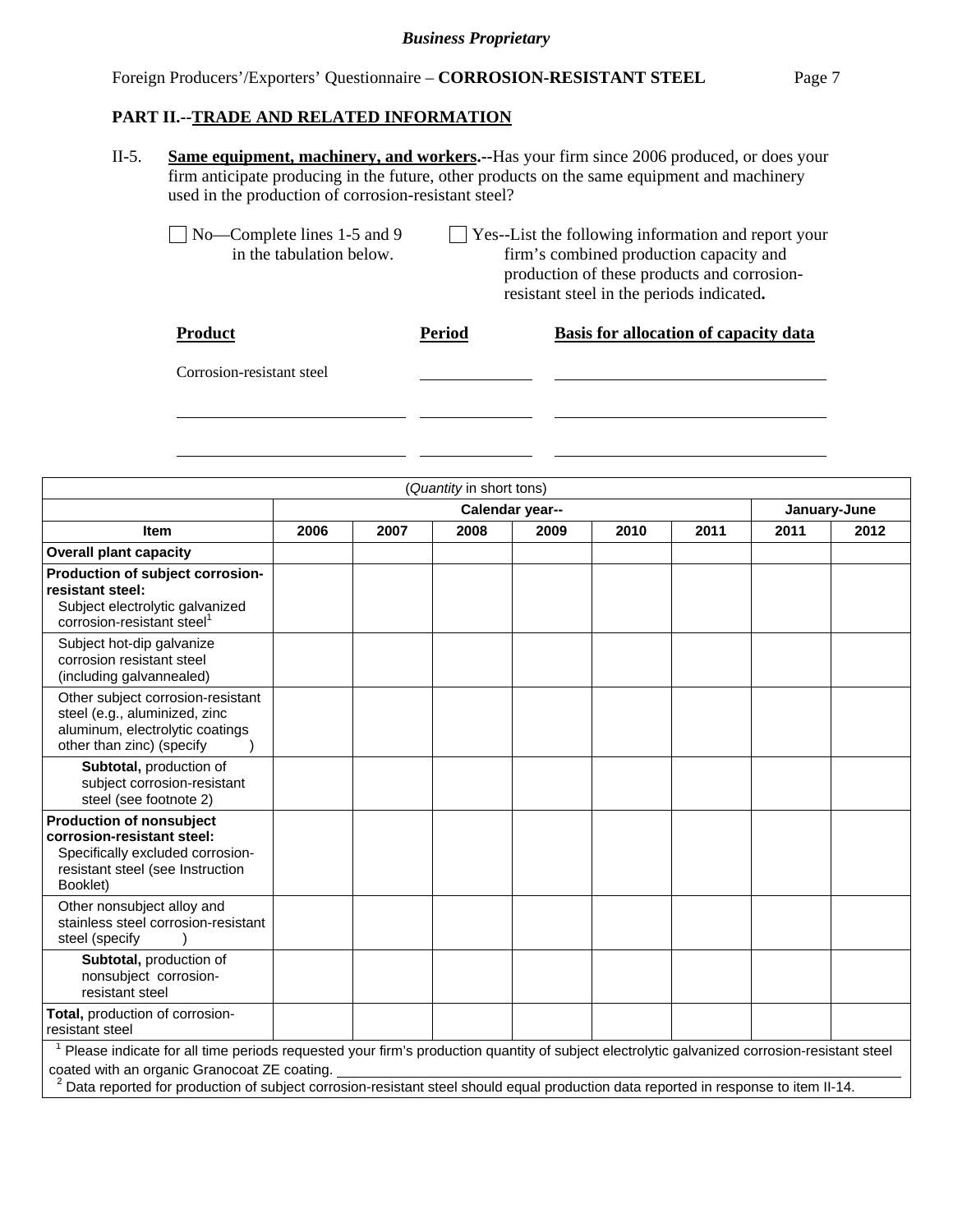| II-6.   | <b>Constraints on production.</b> --Please describe the constraint(s) that set the limit(s) on your<br>production capacity.                                                                                                                                                               |
|---------|-------------------------------------------------------------------------------------------------------------------------------------------------------------------------------------------------------------------------------------------------------------------------------------------|
|         |                                                                                                                                                                                                                                                                                           |
|         |                                                                                                                                                                                                                                                                                           |
| $II-7.$ | <b>Production shifting.</b> --Is your firm able to switch production between corrosion-resistant steel<br>and other products in response to a relative change in the price of corrosion-resistant steel vis-a-<br>vis the price of other products, using the same equipment and/or labor? |
|         | N <sub>0</sub><br>Yes---Please identify the other products, the approximate time and cost<br>involved in switching, and the minimum relative price change required<br>for your firm to switch production to or from corrosion-resistant steel.                                            |
|         |                                                                                                                                                                                                                                                                                           |
|         |                                                                                                                                                                                                                                                                                           |
|         | <b>Share of sales.</b> --What percentage of your firm's total sales in its most recent fiscal year was<br>represented by sales of corrosion-resistant steel?                                                                                                                              |

**Percent**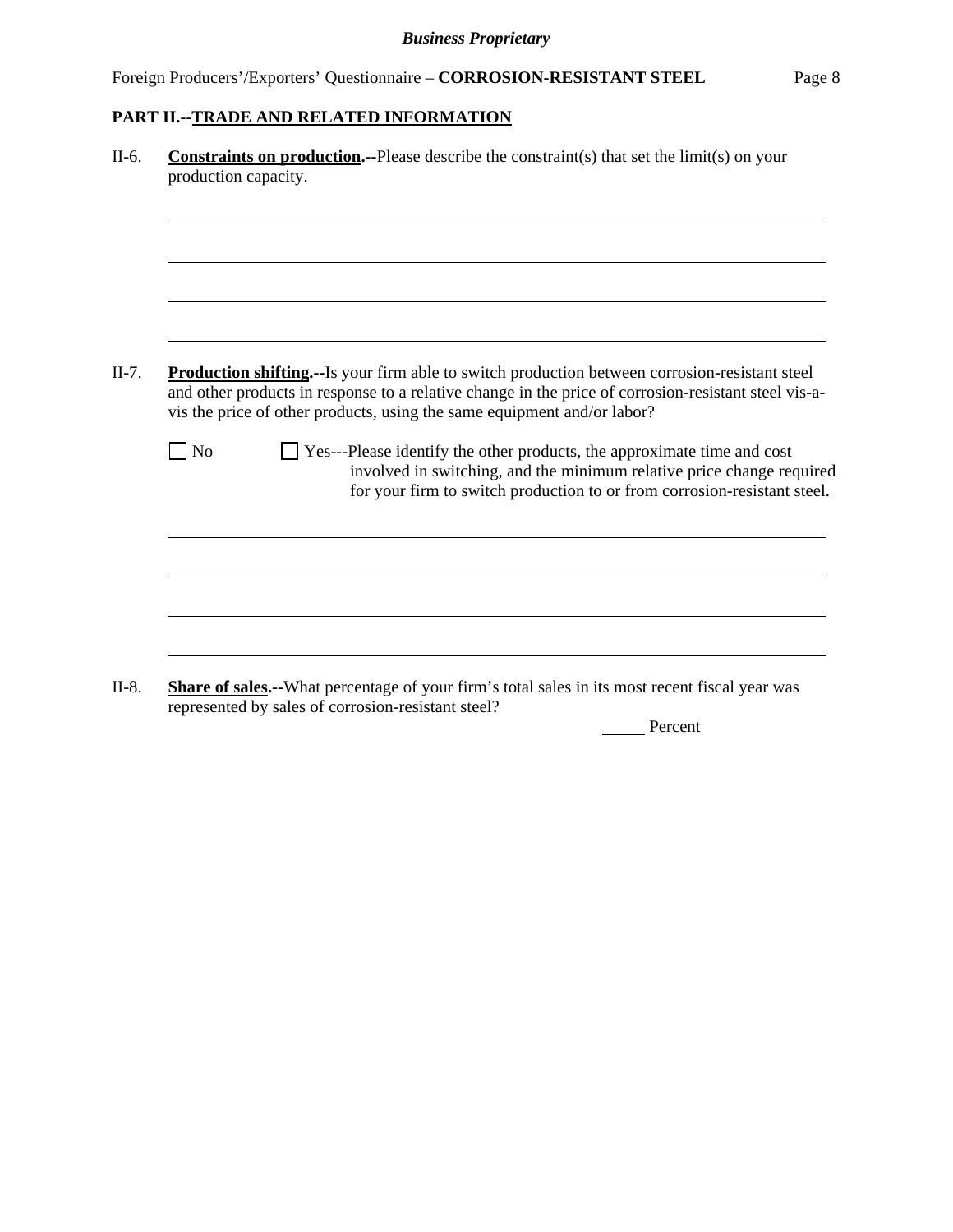#### Foreign Producers'/Exporters' Questionnaire – **CORROSION-RESISTANT STEEL** Page 9

## **PART II.--TRADE AND RELATED INFORMATION**

II-9. **Inventories in the United States.--**Has your firm, since 2006, maintained any inventories of corrosion-resistant steel in the United States (not including inventories held by firms identified in question I-3)?

No Ses-Report the quantity of such end-of-period inventories below.

| (Quantity in short tons) |                                 |                                      |  |  |  |  |  |      |
|--------------------------|---------------------------------|--------------------------------------|--|--|--|--|--|------|
|                          | Calendar year--<br>January-June |                                      |  |  |  |  |  |      |
| <b>Item</b>              | 2006                            | 2011<br>2010<br>2009<br>2007<br>2008 |  |  |  |  |  | 2012 |
| Inventory                |                                 |                                      |  |  |  |  |  |      |

#### II-10. **Barriers.--**

- (a) Are your firm's exports of corrosion-resistant steel subject to tariff or non-tariff barriers to trade (for example, antidumping or countervailing duty findings or remedies, tariffs, quotas, or regulatory barriers) in any countries other than the United States?
	- $\Box$  No  $\Box$  Yes--List the products(s), country(ies), the year each such barrier was imposed, and the type of barrier.

| <b>Product</b> | <b>Country</b> | Year imposed | Barrier (if tariff,<br>give rate) |
|----------------|----------------|--------------|-----------------------------------|
|                |                |              |                                   |
|                |                |              |                                   |
|                |                |              |                                   |

 (b) Are your firm's exports of corrosion-resistant steel subject to current proceedings in any countries other than the United States that might result in tariff or non-tariff barriers to trade?

| <b>Product</b> | <b>Country</b> | Type of proceeding |
|----------------|----------------|--------------------|
|                |                |                    |
|                |                |                    |
|                |                |                    |
|                |                |                    |
|                |                |                    |

 $\Box$  No  $\Box$  Yes--List the products(s), country(ies), and type of proceeding.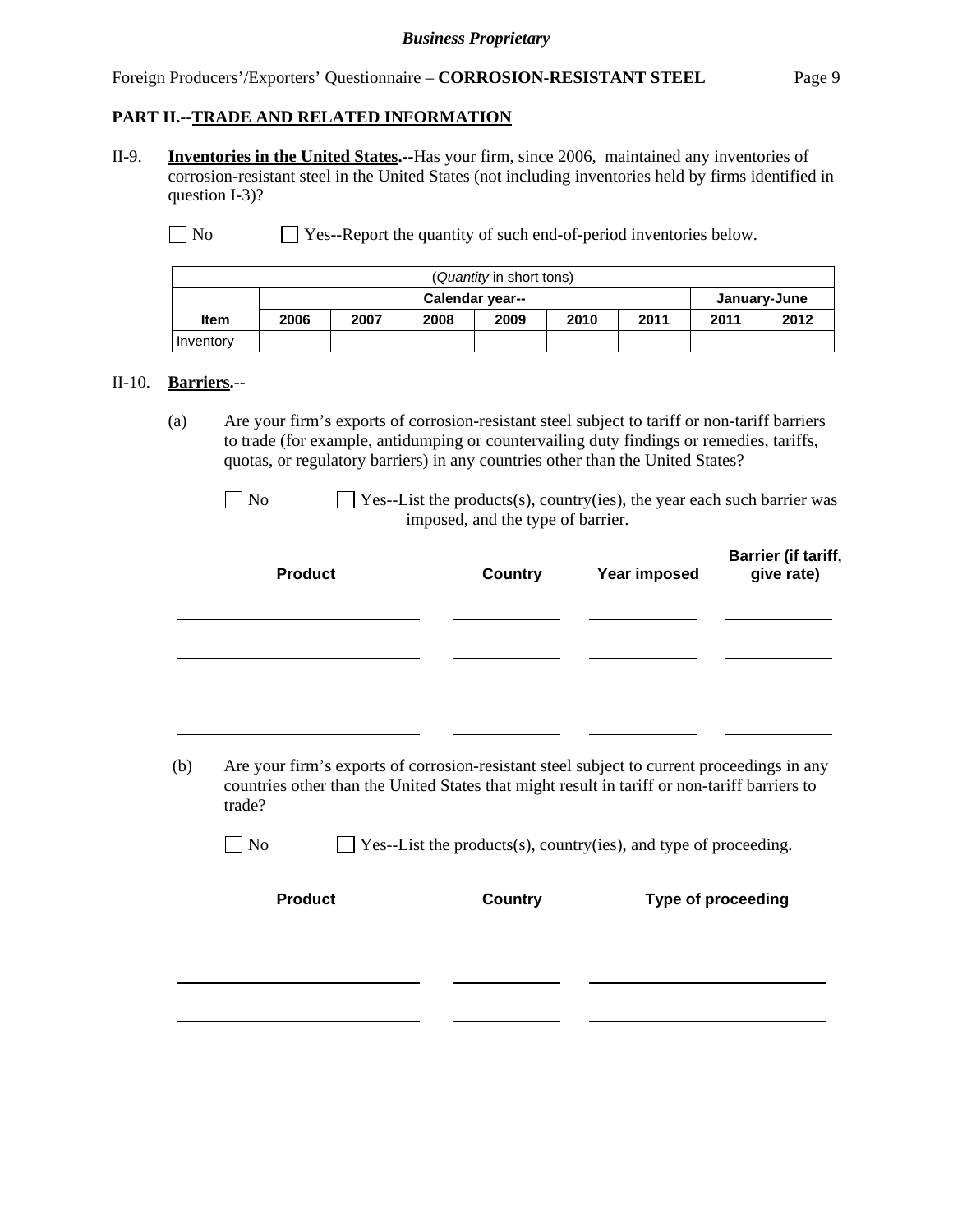l

l

II-11. **Other export markets.--**Identify export markets (other than the United States) that you have developed or where you have increased your sales of corrosion-resistant steel since 2006. Please identify and discuss below.

II-12. **Significance of antidumping and countervailing duty orders.--**Describe the significance of the existing countervailing duty order on corrosion-resistant steel from Korea and the antidumping duty orders on corrosion-resistant steel from Germany and Korea in terms of its effect on your firm's production capacity, production, home market shipments, exports to the United States and other markets, and inventories. You may wish to compare your firm's operations before and after the imposition of the orders.

| $II-13.$ | <b>Anticipated changes if orders revoked.</b> --Would your firm anticipate any changes in its<br>production capacity, production, home market shipments, exports to the United States and other<br>markets, or inventories relating to the production of corrosion-resistant steel in the future if the<br>countervailing duty order on corrosion-resistant steel from Korea and the antidumping duty<br>orders on corrosion-resistant steel from Germany and Korea were to be revoked? |
|----------|-----------------------------------------------------------------------------------------------------------------------------------------------------------------------------------------------------------------------------------------------------------------------------------------------------------------------------------------------------------------------------------------------------------------------------------------------------------------------------------------|
|          | Yes-Supply details as to the time, nature, and significance of such changes<br>N <sub>0</sub><br>and provide underlying assumptions, along with relevant portions of<br>business plans or other supporting documentation for any trends or<br>projections you may provide.                                                                                                                                                                                                              |
|          |                                                                                                                                                                                                                                                                                                                                                                                                                                                                                         |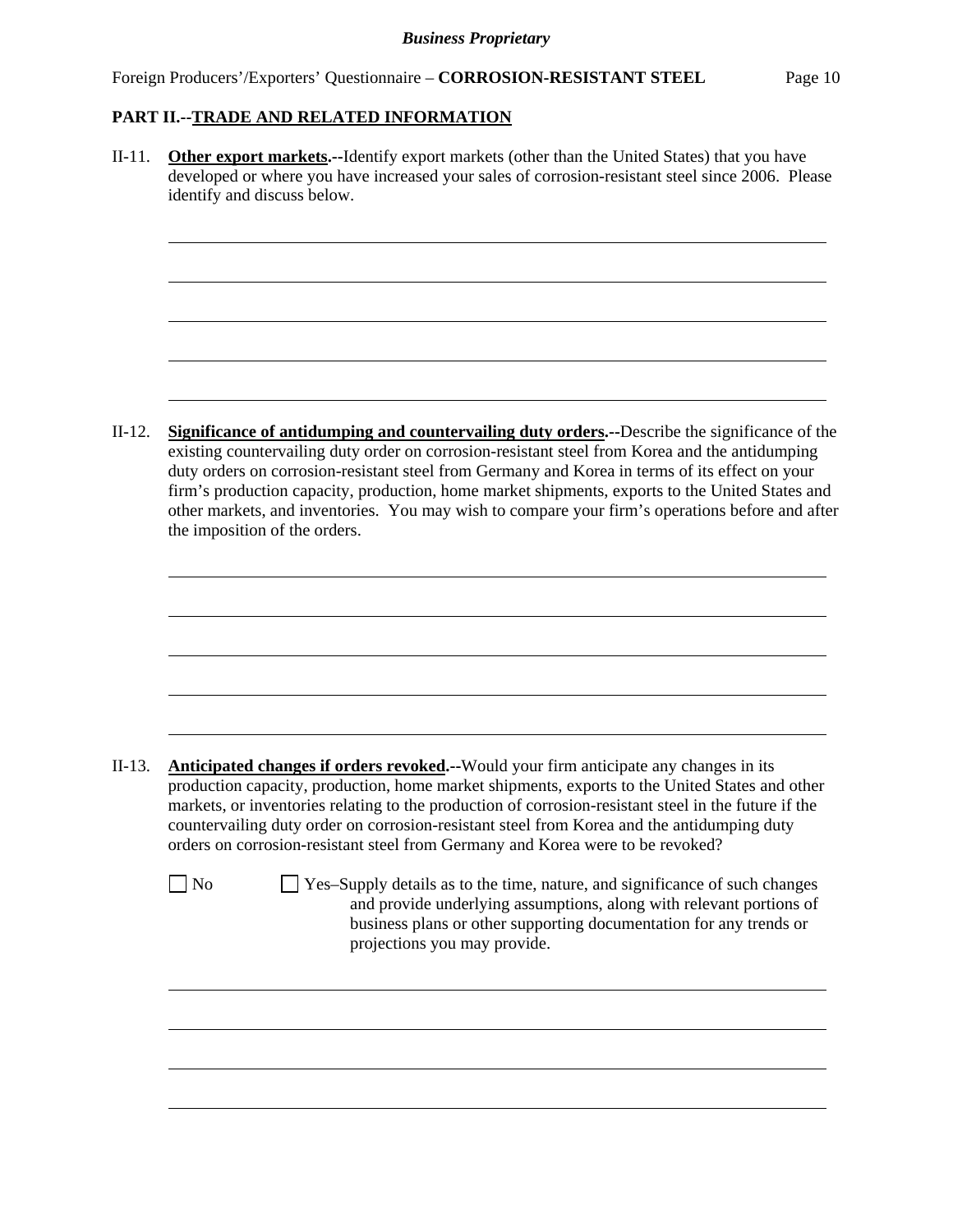II-14a. **Trade data (GERMANY).--** Report production capacity, production, shipments, and inventories of corrosion-resistant steel produced by your firm in Germany during the specified periods. (See definitions in the instruction booklet.)

# **GERMANY**

| Quantity (in short tons) and Value (in 1,000 dollars)                                                                                                                                                                                                                                                                                                                                                                                                                                                             |                                                                                                                                                                                          |      |               |      |      |      |                 |      |
|-------------------------------------------------------------------------------------------------------------------------------------------------------------------------------------------------------------------------------------------------------------------------------------------------------------------------------------------------------------------------------------------------------------------------------------------------------------------------------------------------------------------|------------------------------------------------------------------------------------------------------------------------------------------------------------------------------------------|------|---------------|------|------|------|-----------------|------|
|                                                                                                                                                                                                                                                                                                                                                                                                                                                                                                                   |                                                                                                                                                                                          |      | Calendar year |      |      |      | January-June    |      |
| Item                                                                                                                                                                                                                                                                                                                                                                                                                                                                                                              | 2006                                                                                                                                                                                     | 2007 | 2008          | 2009 | 2010 | 2011 | 2011            | 2012 |
| Average production capacity <sup>1</sup> (A)                                                                                                                                                                                                                                                                                                                                                                                                                                                                      |                                                                                                                                                                                          |      |               |      |      |      |                 |      |
| Beginning-of-period inventories (B)                                                                                                                                                                                                                                                                                                                                                                                                                                                                               |                                                                                                                                                                                          |      |               |      |      |      |                 |      |
| Production <sup>2</sup> (C)                                                                                                                                                                                                                                                                                                                                                                                                                                                                                       |                                                                                                                                                                                          |      |               |      |      |      |                 |      |
| Home market shipments: 3<br>Internal consumption/transfers<br>quantity (D)<br>Commercial shipments:                                                                                                                                                                                                                                                                                                                                                                                                               |                                                                                                                                                                                          |      |               |      |      |      |                 |      |
| quantity (E)                                                                                                                                                                                                                                                                                                                                                                                                                                                                                                      |                                                                                                                                                                                          |      |               |      |      |      |                 |      |
| value (F)                                                                                                                                                                                                                                                                                                                                                                                                                                                                                                         |                                                                                                                                                                                          |      |               |      |      |      |                 |      |
| <b>Export shipments:</b><br>to the United States: <sup>4</sup><br>quantity (G)                                                                                                                                                                                                                                                                                                                                                                                                                                    |                                                                                                                                                                                          |      |               |      |      |      |                 |      |
| value (H)                                                                                                                                                                                                                                                                                                                                                                                                                                                                                                         |                                                                                                                                                                                          |      |               |      |      |      |                 |      |
| to the European Union: <sup>5</sup><br>quantity (I)                                                                                                                                                                                                                                                                                                                                                                                                                                                               |                                                                                                                                                                                          |      |               |      |      |      |                 |      |
| value (J)                                                                                                                                                                                                                                                                                                                                                                                                                                                                                                         |                                                                                                                                                                                          |      |               |      |      |      |                 |      |
| to Asia: $\overline{6}$<br>quantity (K)                                                                                                                                                                                                                                                                                                                                                                                                                                                                           |                                                                                                                                                                                          |      |               |      |      |      |                 |      |
| value (L)                                                                                                                                                                                                                                                                                                                                                                                                                                                                                                         |                                                                                                                                                                                          |      |               |      |      |      |                 |      |
| to all other markets: <sup>7</sup><br>quantity (M)                                                                                                                                                                                                                                                                                                                                                                                                                                                                |                                                                                                                                                                                          |      |               |      |      |      |                 |      |
| value (N)                                                                                                                                                                                                                                                                                                                                                                                                                                                                                                         |                                                                                                                                                                                          |      |               |      |      |      |                 |      |
| Total exports (quantity) (O)                                                                                                                                                                                                                                                                                                                                                                                                                                                                                      |                                                                                                                                                                                          |      |               |      |      |      |                 |      |
| Total shipments (quantity) (P)                                                                                                                                                                                                                                                                                                                                                                                                                                                                                    |                                                                                                                                                                                          |      |               |      |      |      |                 |      |
| End-of-period inventories (Q)                                                                                                                                                                                                                                                                                                                                                                                                                                                                                     |                                                                                                                                                                                          |      |               |      |      |      |                 |      |
| <sup>1</sup> The production capacity (see definitions in instruction booklet) reported is based on operating<br>weeks per year. Please describe the methodology used to calculate production capacity, and explain any changes in<br>reported capacity.                                                                                                                                                                                                                                                           |                                                                                                                                                                                          |      |               |      |      |      | hours per week, |      |
| <sup>2</sup> Please estimate the percentage of total production of corrosion-resistant steel in Germany accounted for by your firm's<br>production in 2011: percent<br>$3$ Are the home market shipments reported in lines D, E, and F above made to companies (such as trading companies)<br>that subsequently resell the product in export markets?<br>□ No □ Yes-Please identify the companies, the quantities sold to such companies, and the intended export market for<br>each time period requested above. |                                                                                                                                                                                          |      |               |      |      |      |                 |      |
| <sup>7</sup> Identify your principal other export markets:                                                                                                                                                                                                                                                                                                                                                                                                                                                        | <sup>4</sup> Please estimate the percentage of total exports to the United States of corrosion-resistant steel in Germany accounted<br>for by your firm's exports in 2011: _____ percent |      |               |      |      |      |                 |      |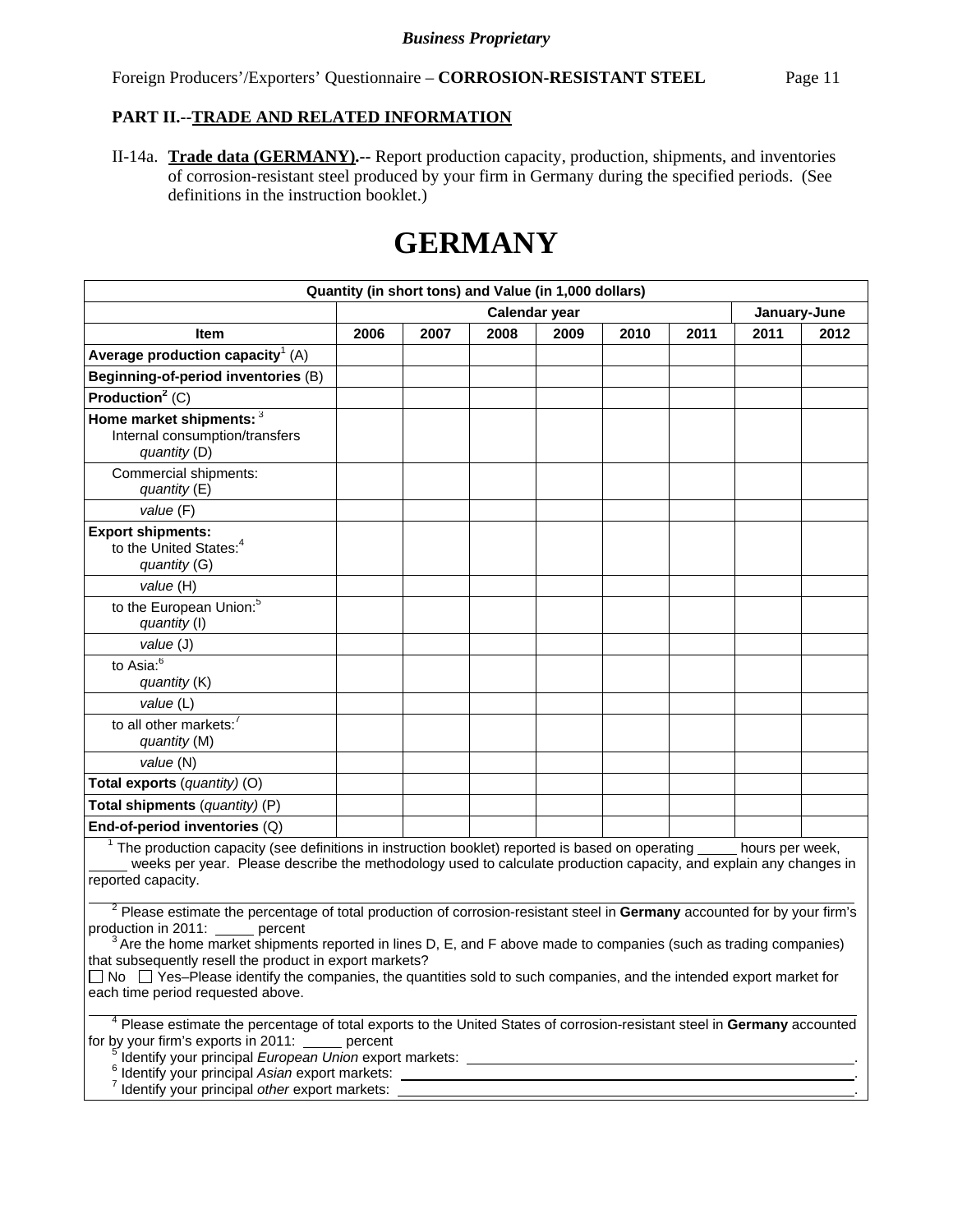II-14b. **Trade data (KOREA).--** Report production capacity, production, shipments, and inventories of corrosion-resistant steel produced by your firm in Korea during the specified periods. (See definitions in the instruction booklet.)

# **KOREA**

| Quantity (in short tons) and Value (in 1,000 dollars)                                                                                                                                                                                                                                                                                                                                                                                                                                                                            |      |      |      |               |      |      |      |              |
|----------------------------------------------------------------------------------------------------------------------------------------------------------------------------------------------------------------------------------------------------------------------------------------------------------------------------------------------------------------------------------------------------------------------------------------------------------------------------------------------------------------------------------|------|------|------|---------------|------|------|------|--------------|
|                                                                                                                                                                                                                                                                                                                                                                                                                                                                                                                                  |      |      |      | Calendar year |      |      |      | January-June |
| <b>Item</b>                                                                                                                                                                                                                                                                                                                                                                                                                                                                                                                      | 2006 | 2007 | 2008 | 2009          | 2010 | 2011 | 2011 | 2012         |
| Average production capacity <sup>1</sup> (A)                                                                                                                                                                                                                                                                                                                                                                                                                                                                                     |      |      |      |               |      |      |      |              |
| Beginning-of-period inventories (B)                                                                                                                                                                                                                                                                                                                                                                                                                                                                                              |      |      |      |               |      |      |      |              |
| Production <sup>2</sup> $(C)$                                                                                                                                                                                                                                                                                                                                                                                                                                                                                                    |      |      |      |               |      |      |      |              |
| Home market shipments: 3<br>Internal consumption/transfers:<br>quantity (D)                                                                                                                                                                                                                                                                                                                                                                                                                                                      |      |      |      |               |      |      |      |              |
| Commercial shipments:<br>quantity (E)                                                                                                                                                                                                                                                                                                                                                                                                                                                                                            |      |      |      |               |      |      |      |              |
| value(F)                                                                                                                                                                                                                                                                                                                                                                                                                                                                                                                         |      |      |      |               |      |      |      |              |
| <b>Export shipments:</b><br>to the United States: <sup>4</sup><br>quantity (G)                                                                                                                                                                                                                                                                                                                                                                                                                                                   |      |      |      |               |      |      |      |              |
| value (H)                                                                                                                                                                                                                                                                                                                                                                                                                                                                                                                        |      |      |      |               |      |      |      |              |
| to the European Union: <sup>5</sup><br>quantity (I)                                                                                                                                                                                                                                                                                                                                                                                                                                                                              |      |      |      |               |      |      |      |              |
| value (J)                                                                                                                                                                                                                                                                                                                                                                                                                                                                                                                        |      |      |      |               |      |      |      |              |
| to Asia: $6$<br>quantity (K)                                                                                                                                                                                                                                                                                                                                                                                                                                                                                                     |      |      |      |               |      |      |      |              |
| value (L)                                                                                                                                                                                                                                                                                                                                                                                                                                                                                                                        |      |      |      |               |      |      |      |              |
| to all other markets: <sup>7</sup><br>quantity (M)                                                                                                                                                                                                                                                                                                                                                                                                                                                                               |      |      |      |               |      |      |      |              |
| value (N)                                                                                                                                                                                                                                                                                                                                                                                                                                                                                                                        |      |      |      |               |      |      |      |              |
| Total exports (quantity) (O)                                                                                                                                                                                                                                                                                                                                                                                                                                                                                                     |      |      |      |               |      |      |      |              |
| Total shipments (quantity) (P)                                                                                                                                                                                                                                                                                                                                                                                                                                                                                                   |      |      |      |               |      |      |      |              |
| End-of-period inventories (Q)                                                                                                                                                                                                                                                                                                                                                                                                                                                                                                    |      |      |      |               |      |      |      |              |
| $1$ The production capacity (see definitions in instruction booklet) reported is based on operating $\_\_$ hours per week,<br>weeks per year. Please describe the methodology used to calculate production capacity, and explain any changes in<br>reported capacity.                                                                                                                                                                                                                                                            |      |      |      |               |      |      |      |              |
|                                                                                                                                                                                                                                                                                                                                                                                                                                                                                                                                  |      |      |      |               |      |      |      |              |
| <sup>2</sup> Please estimate the percentage of total production of corrosion-resistant steel in <b>KOREA</b> accounted for by your firm's<br>production in 2011: percent<br>$3$ Are the home market shipments reported in lines D, E, and F above made to companies (such as trading companies)<br>that subsequently resell the product in export markets?<br>$\Box$ No $\Box$ Yes-Please identify the companies, the quantities sold to such companies, and the intended export market for<br>each time period requested above. |      |      |      |               |      |      |      |              |
| <sup>4</sup> Please estimate the percentage of total exports to the United States of corrosion-resistant steel in KOREA accounted<br>for by your firm's exports in 2011: ______ percent                                                                                                                                                                                                                                                                                                                                          |      |      |      |               |      |      |      |              |

- $5$  Identify your principal European Union export markets:  $\frac{1}{2}$  Interaction 2011: percent 2011: percent 2011: percent 3011: percent 2011: percent 2011: percent 2011: percent 2011: percent 2011: percent 2011: percent Identify your principal *European Union* export markets: . 6
- Identify your principal *Asian* export markets: . 7
- Identify your principal *other* export markets: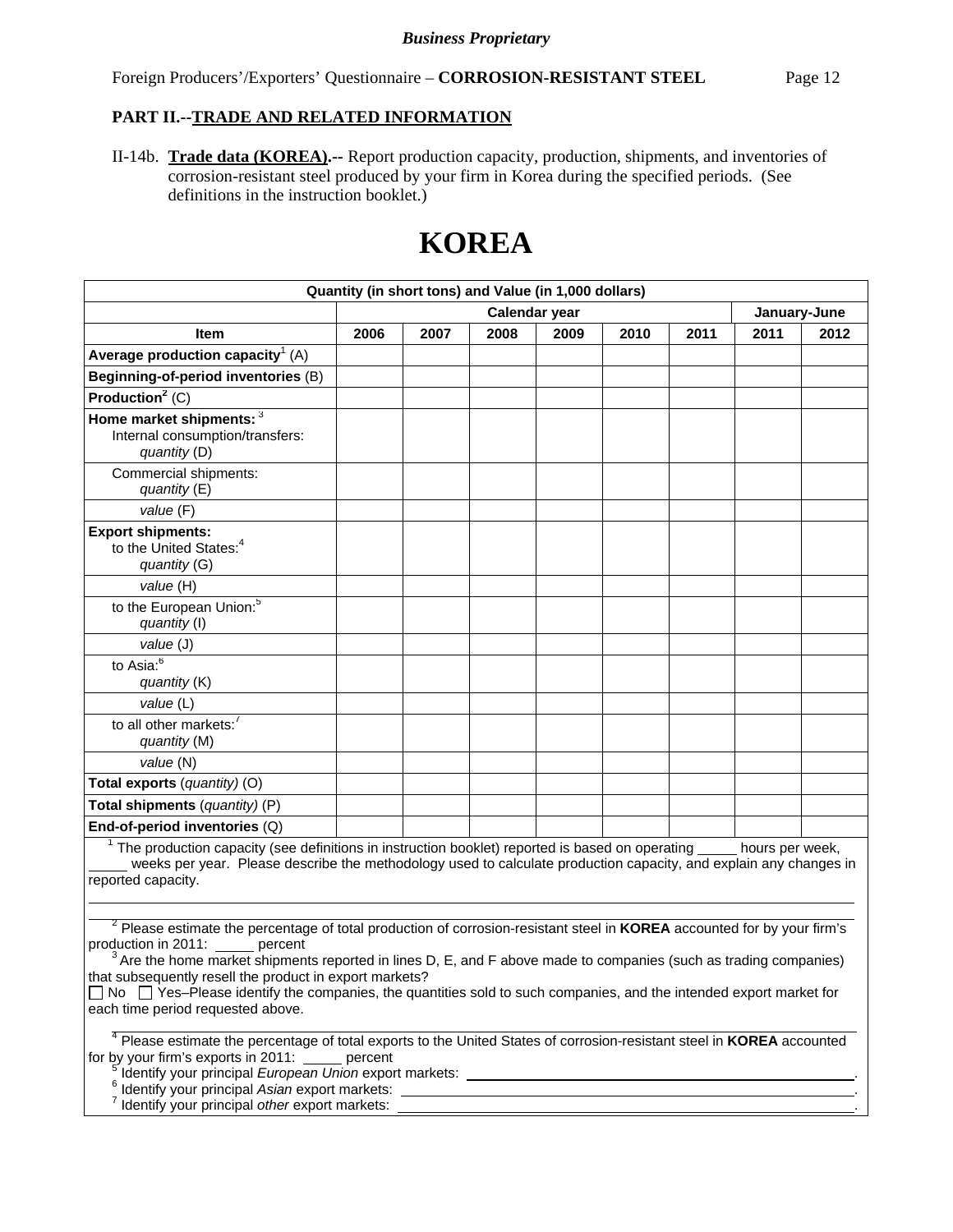#### II-15. **Reconciliation of trade data.—**

 $\overline{a}$ 

(a) The quantities reported in question II-14 should reconcile as follows in each period (*i.e.*, in each column):

```
Reconciliation
B + C - D - E - G - I - K - M = Q Do these data reconcile? \Box Yes \Box No--Please
                                  explain:
```
(b) Further, the quantities reported for end-of-period inventories should equal the beginningof-period inventories reported in the subsequent calendar year (*i.e.*, line Q of year 2006 should equal line B of year 2007). Do these data reconcile for each adjacent calendar year?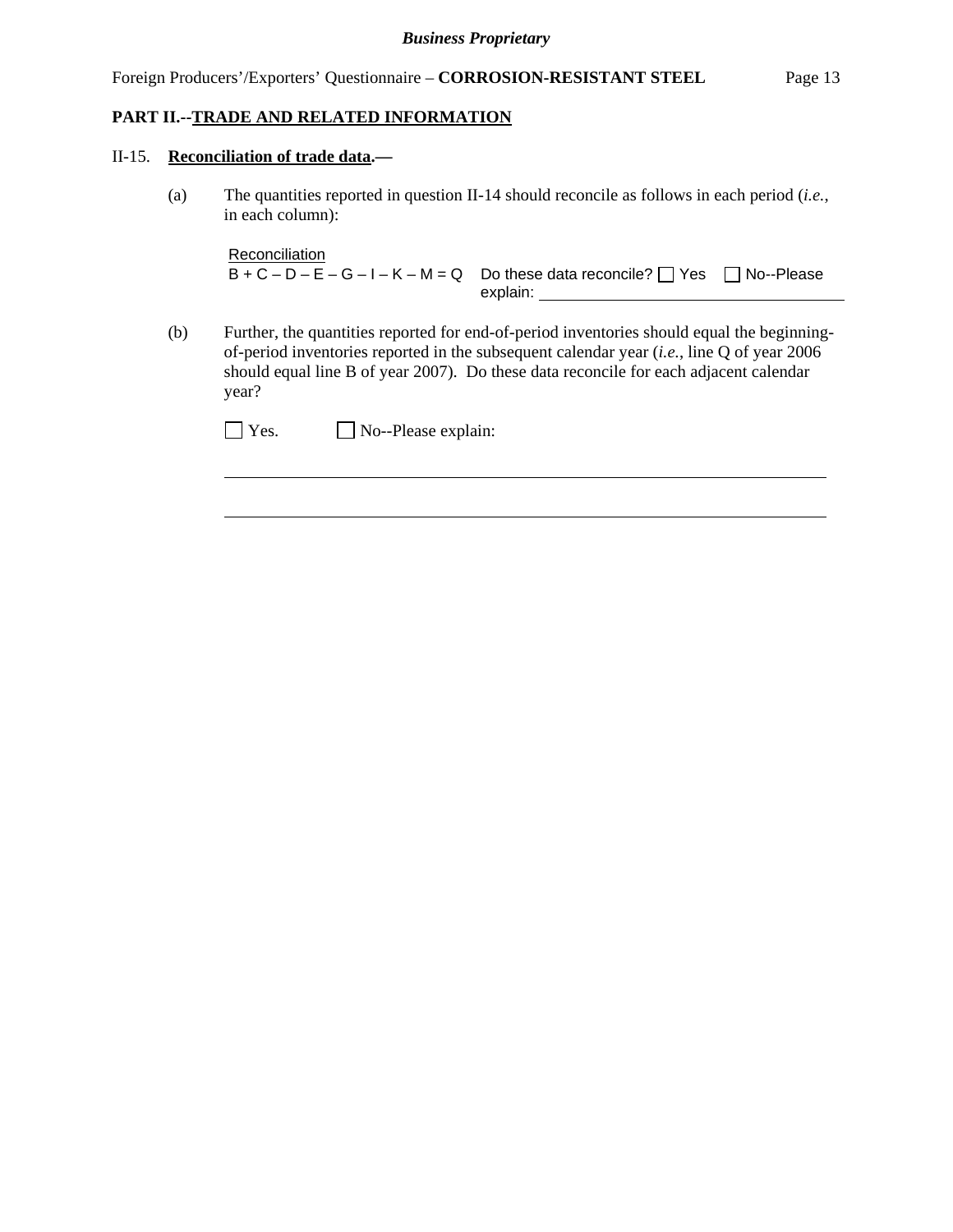Foreign Producers'/Exporters' Questionnaire – **CORROSION-RESISTANT STEEL** Page 14

# **PART III.--MARKET FACTORS**

 $\overline{a}$ 

Further information on this part of the questionnaire can be obtained from Samantha Day (202-205-2088, Samantha.Day@usitc.gov).

III-1. **Contact information.**-- Please identify the responsible individual and the manner by which Commission staff may contact that individual regarding the confidential information submitted in part III.

| Name      |  |
|-----------|--|
| Title     |  |
| Email     |  |
| Telephone |  |
| Fax       |  |

III-2. **Financing.**-- Does your firm offer financing to customers located in the United States?

| $\Box$ No |  | $\Box$ Yes—Please describe. |
|-----------|--|-----------------------------|
|           |  |                             |

III-3. **Contract versus spot.--**Approximately what share of your firm's sales of corrosion-resistant steel to U.S. customers in 2011 was on a (1) long-term contract basis, (2) short-term contract basis, and (3) spot sales basis?

|                                                                             | Share of 2011 sales to         |                                  |          |
|-----------------------------------------------------------------------------|--------------------------------|----------------------------------|----------|
| <b>Type of sale</b>                                                         | <b>Automotive</b><br>end users | <b>Construction</b><br>end users | Other:   |
| Long-term contracts (multiple deliveries for<br>more than 12 months)        | %                              | %                                | %        |
| Short-term contracts (multiple deliveries up<br>to and including 12 months) | %                              | %                                | $\%$     |
| <b>Spot sales</b> (for a single delivery)                                   | %                              | %                                | $\%$     |
| Total                                                                       | %<br>100                       | %<br>100                         | %<br>100 |

III-4. **Contract length.**-- Please specify the share of your firm's 2011 sales that fall within each specified category.

|                      | <b>Contract Sales</b> |                   |                         |                              |              |
|----------------------|-----------------------|-------------------|-------------------------|------------------------------|--------------|
| $0$ to $3$<br>months | 4 to 6<br>months      | 7 to 12<br>months | Longer than<br>one vear | <b>Non-contract</b><br>sales | <b>Total</b> |
| %                    | %                     | %                 | %                       | %                            | $100 \%$     |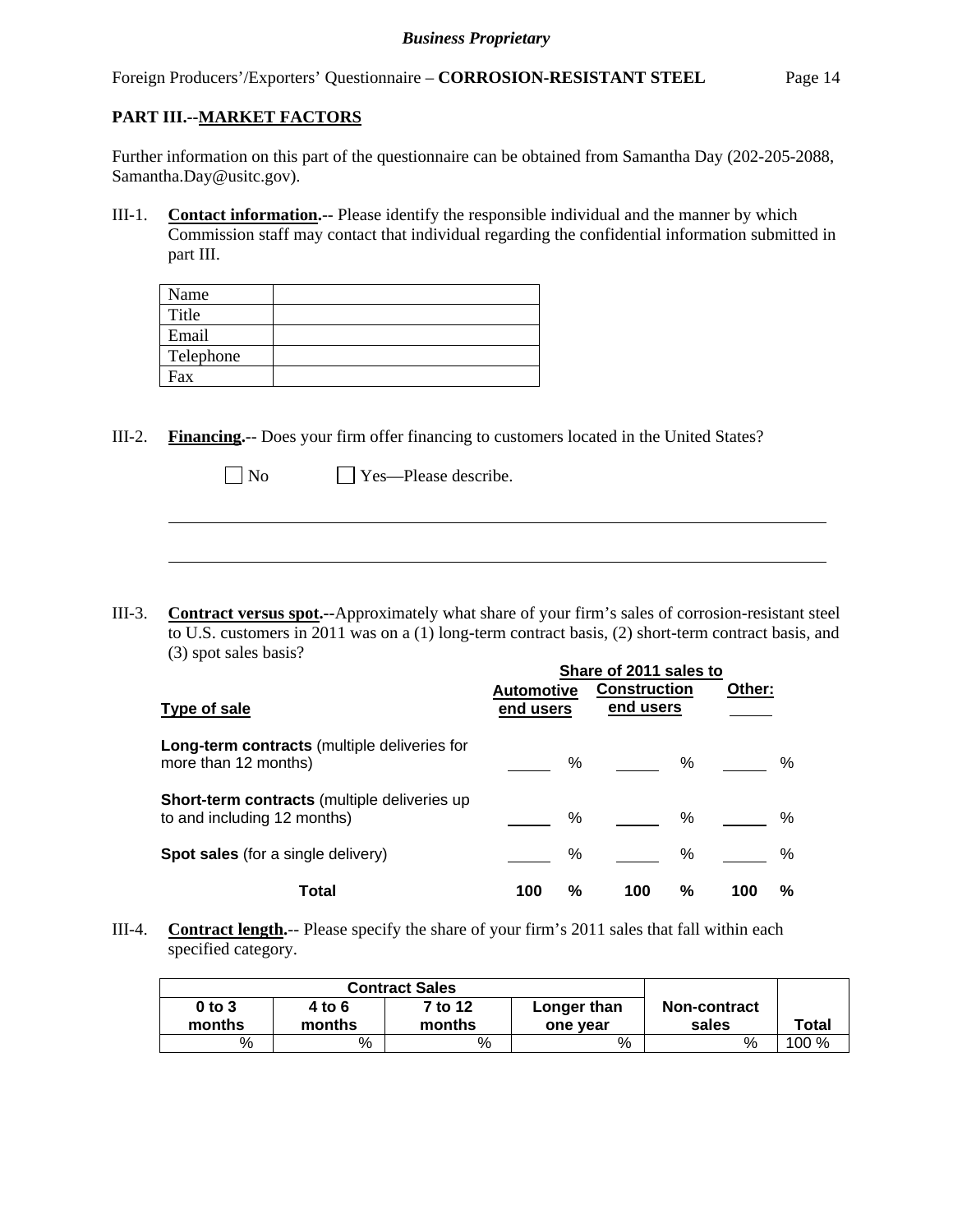$\overline{a}$ 

III-5. **Contract provisions.**-- Please fill out the table with respect to provisions of your typical sales contracts with U.S. customers for corrosion-resistant steel (or check "not applicable" if your firm does not sell on a long term and/or short term contract basis).

| <b>Typical sales contract</b><br>provisions | <b>Item</b>    | <b>Short term contracts</b><br>(multiple deliveries up to<br>and including 12 months) | Long term contracts<br>(multiple deliveries for more<br>than 12 months) |
|---------------------------------------------|----------------|---------------------------------------------------------------------------------------|-------------------------------------------------------------------------|
| Average contract duration                   | Number of days |                                                                                       |                                                                         |
| Price renegotiation (during the             | Yes.           |                                                                                       |                                                                         |
| contract period)                            | No             |                                                                                       |                                                                         |
|                                             | Quantity       |                                                                                       |                                                                         |
| Fixed quantity and/or price                 | Price          |                                                                                       |                                                                         |
|                                             | <b>Both</b>    |                                                                                       |                                                                         |
|                                             | Yes            |                                                                                       |                                                                         |
| Meet or release provision                   | No             |                                                                                       |                                                                         |
| Not applicable                              |                |                                                                                       |                                                                         |

- III-6. **Surcharges.**-- If you sell corrosion-resistant steel on a long-term contract basis, were there any provisions for price changes or surcharges during the pendency of the contract?
	- No Ses-- Please identify the indices used to determine the amounts of the surcharge or price change, the amounts of the surcharge or price change, the period of time during which it was effective, and the reason for the surcharge or price increase.
- III-7. **Lead times.--**What is the average lead time for corrosion-resistant steel to U.S. customers between a customer's order and the date of delivery for your firm's sales of corrosion-resistant steel?

| <b>Source</b>     | <b>Share of</b><br>2011 sales | Lead time (days) |
|-------------------|-------------------------------|------------------|
| From inventory    | ℅                             |                  |
| Produced to order | ℅                             |                  |
| Total             | 100 $\%$                      |                  |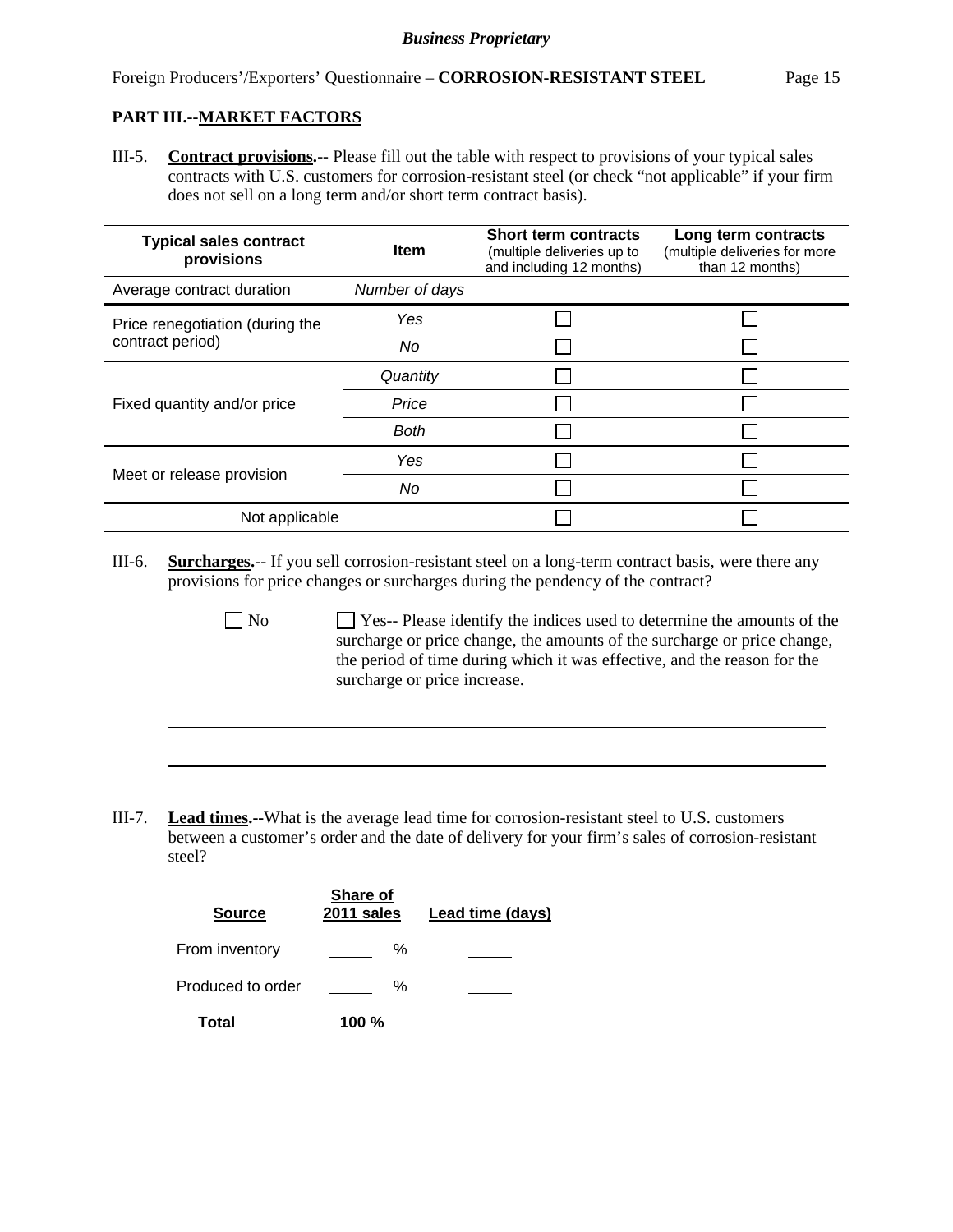| III-8.    |                | <b>Just-in-time inventory.</b> -- Does your firm offer just-in-time or similar inventory services for<br>corrosion-resistant steel customers located in the United States?                                                                                                                                                                                                                                                                             |
|-----------|----------------|--------------------------------------------------------------------------------------------------------------------------------------------------------------------------------------------------------------------------------------------------------------------------------------------------------------------------------------------------------------------------------------------------------------------------------------------------------|
|           |                | $\log$<br>Yes—Please describe.                                                                                                                                                                                                                                                                                                                                                                                                                         |
| III-9.    | (a)            | Raw materials.--<br>To what extent have changes in the prices of raw materials affected your firm's selling<br>prices for corrosion-resistant steel since 2006?                                                                                                                                                                                                                                                                                        |
|           | (b)            | Do you anticipate changes in your raw material costs in the foreseeable future?<br>No<br>Yes--Please explain and identify the time period(s) and factor(s)<br>involved.                                                                                                                                                                                                                                                                                |
| $III-10.$ |                | Changes in factors affecting supply.--Have any changes occurred in any other factors affecting<br>supply (e.g., changes in availability or prices of energy or labor; transportation conditions;<br>production capacity and/or methods of production; technology; export markets; or alternative<br>production opportunities) that affected the availability of German or Korean-produced corrosion-<br>resistant steel in the U.S. market since 2006? |
|           | $\bigsqcup$ No | Yes-- Please describe.                                                                                                                                                                                                                                                                                                                                                                                                                                 |
|           |                |                                                                                                                                                                                                                                                                                                                                                                                                                                                        |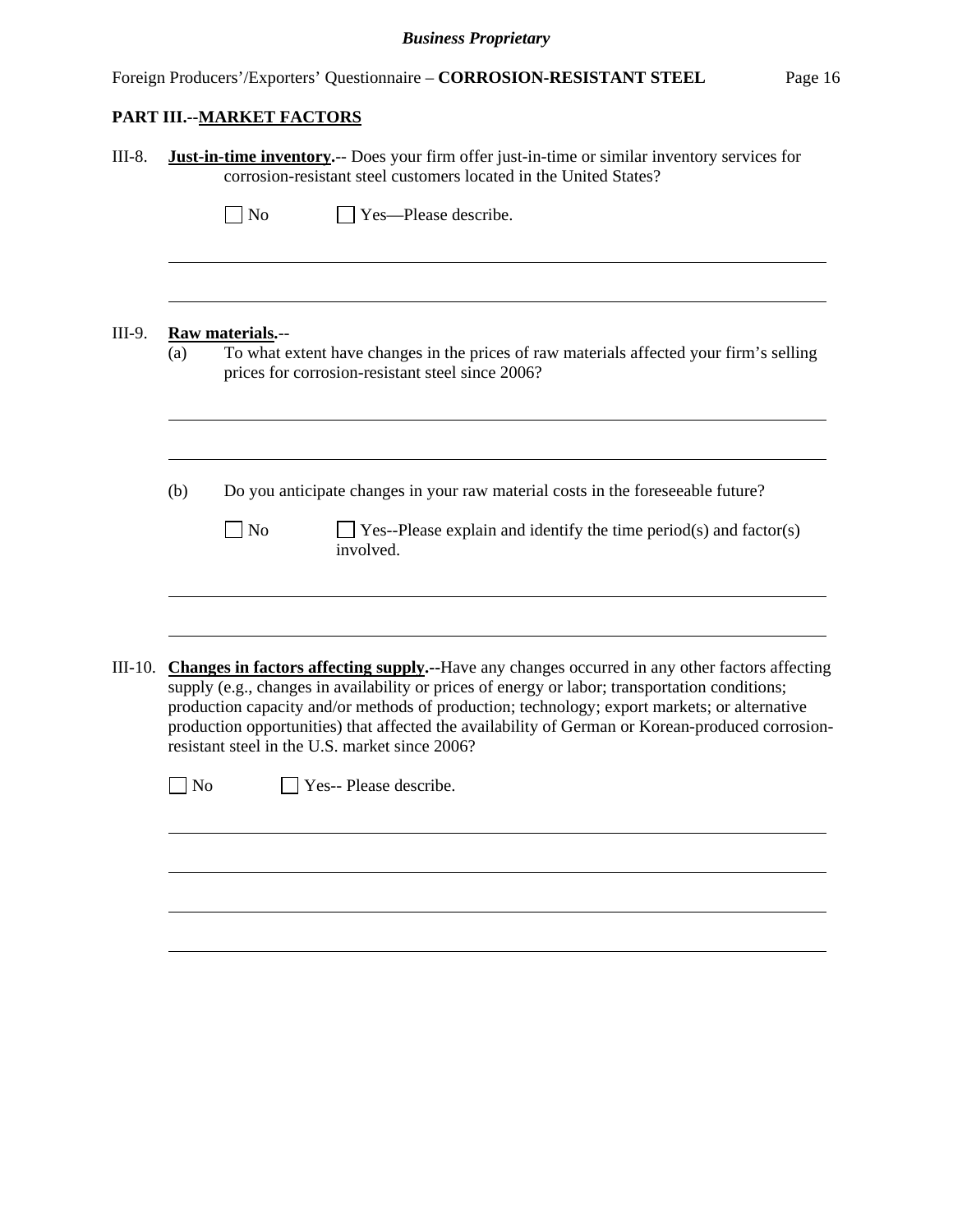#### Foreign Producers'/Exporters' Questionnaire – **CORROSION-RESISTANT STEEL** Page 17

#### **PART III.--MARKET FACTORS**

l

l

 $\overline{a}$ 

#### III-11. **Availability of SUBJECT import supply.--**

(a) Do you anticipate any changes in terms of the availability of German or Korean-produced corrosion-resistant steel in the U.S. market in the future?

|  | I Increase | No change |
|--|------------|-----------|
|--|------------|-----------|

- $\Box$  Decrease
- (b) If you anticipate changes in supply, please identify the changes, including the time period and the impact of such changes on shipment volumes and prices.
- III-12. **Product shifting.--**Describe how easily your firm can shift its sales of corrosion-resistant steel between the U.S. market and alternative country markets. In your discussion, please describe any contracts, other sales arrangements, or other constraints (including any third-country trade barriers such as tariffs, quotas, or other non-tariff barriers) that would prevent or retard your firm from shifting corrosion-resistant steel between the U.S. and alternative country markets within a 12-month period.

III-13. **Product range.--**Is the product range, product mix, or marketing of corrosion-resistant steel in your home market different from that of corrosion-resistant steel for export to the United States or to third-country markets?

No Yes—Please explain.

III-14. **Product changes.**--Have there been any significant changes in the product range, product mix, or marketing of corrosion-resistant steel in your home market, for export to the United States, or for export to third-country markets since 2006? Do you anticipate any future changes?

| <b>Changes in</b><br>product range,<br>product mix, or<br>marketing | <b>No</b> | <b>Yes</b> | <b>Explain</b> |
|---------------------------------------------------------------------|-----------|------------|----------------|
| <b>Changes since</b><br>2006                                        |           |            |                |
| Anticipated<br>changes                                              |           |            |                |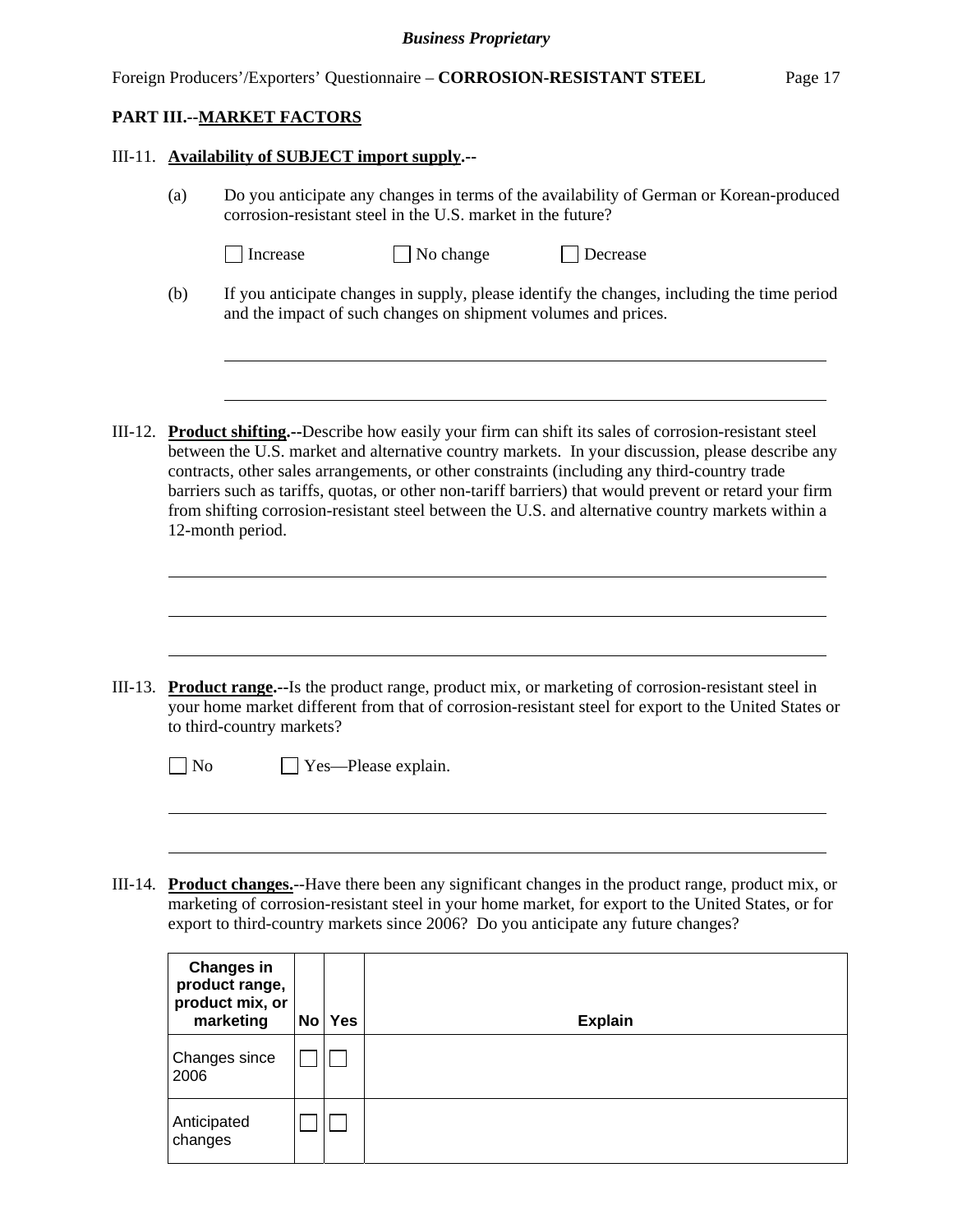III-15. **Substitutes.—** Can other products be substituted for corrosion-resistant steel?

No Yes--Please fill out the table.

|                |                   | End use in which this |           |            | Have changes in the prices of this<br>substitute affected the price for corrosion-<br>resistant steel? |
|----------------|-------------------|-----------------------|-----------|------------|--------------------------------------------------------------------------------------------------------|
|                | <b>Substitute</b> | substitute is used    | <b>No</b> | <b>Yes</b> | <b>Explanation</b>                                                                                     |
| $\overline{1}$ |                   |                       |           |            |                                                                                                        |
| 2.             |                   |                       |           |            |                                                                                                        |
| IЗ.            |                   |                       |           |            |                                                                                                        |

III-16. **Changes in substitutes.--** Have there been any changes in the number or types of products that can be substituted for corrosion-resistant steel since 2006? Do you anticipate any future changes?

| <b>Changes in</b><br>substitutes | <b>No</b> | <b>Yes</b> | <b>Explain</b> |
|----------------------------------|-----------|------------|----------------|
| Changes since<br>2006            |           |            |                |
| Anticipated<br>changes           |           |            |                |

III-17. **Interchangeability.--**Is the corrosion-resistant steel produced by your firm and sold in its home market interchangeable (*i.e.*, can be used in the same applications) with your firm's corrosionresistant steel sold to the United States and/or to third-country markets?

|--|--|

 $\overline{a}$ 

l

 $\Box$  No--Identify the market(s) and any differences in the products.

III-18. **End uses.--**Describe the end uses of the corrosion-resistant steel that you manufacture and sell to your home market. If these end uses differ from those of the corrosion-resistant steel you sell to the U.S. market or to third-country markets, explain.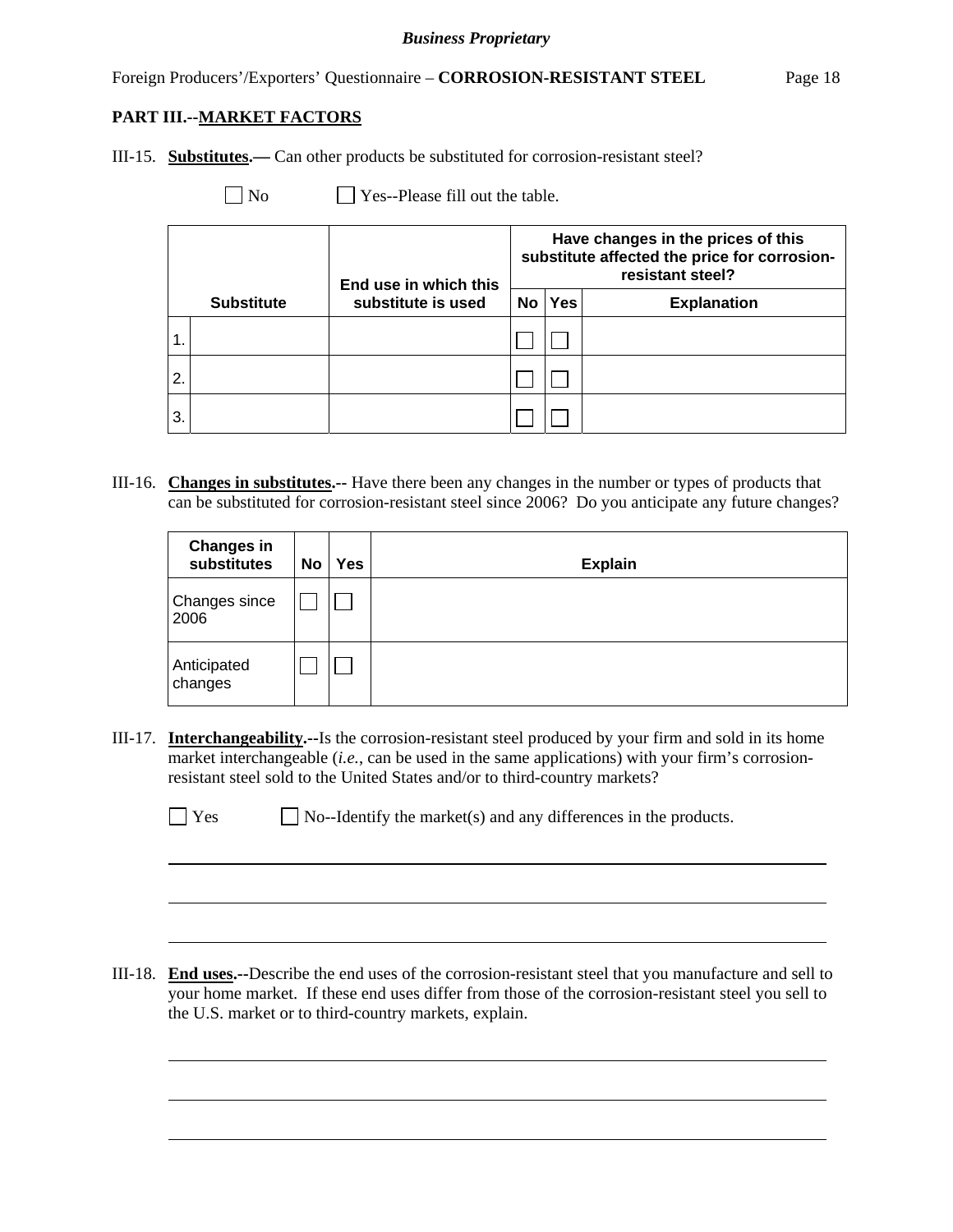l

III-19. **Changes in end uses.--** Have there been any changes in the end uses of corrosion-resistant steel since 2006? Do you anticipate any future changes?

| Changes in end<br>uses | <b>No</b> | Yes | <b>Explain</b> |
|------------------------|-----------|-----|----------------|
| Changes since<br>2006  |           |     |                |
| Anticipated<br>changes |           |     |                |

III-20. **Demand trends.--** Indicate how demand in the following markets for corrosion-resistant steel has changed since January 1, 2006, and how you anticipate demand will change in the future (through 2014). Describe the principal factors that have affected, and that you anticipate will affect, these changes in demand. Please also provide reasons why you think these factors will affect demand in the future.

| <b>Market</b>                  | <b>Increase</b> | No<br>change | <b>Decrease</b> | <b>Fluctuate</b>          | <b>Factors/Reasons</b> |
|--------------------------------|-----------------|--------------|-----------------|---------------------------|------------------------|
|                                |                 |              |                 | <b>Demand since 2006</b>  |                        |
| Your<br>home<br>market         | П               |              |                 |                           |                        |
| <b>United</b><br><b>States</b> |                 |              | $\mathbb{R}$    | H                         |                        |
| Other<br>markets               | $\mathsf{L}$    | $\mathsf{I}$ | $\mathbb{R}^n$  | $\sim$                    |                        |
|                                |                 |              |                 | Anticipated future demand |                        |
| Your<br>home<br>market         | $\perp$         |              |                 |                           |                        |
| <b>United</b><br><b>States</b> |                 |              |                 |                           |                        |
| Other<br>markets               |                 |              |                 |                           |                        |

III-21. **Price differences.--**Please compare market prices of corrosion-resistant steel in your home market, the United States, and third-country markets. Provide specific information as to time periods and regions for any price comparison